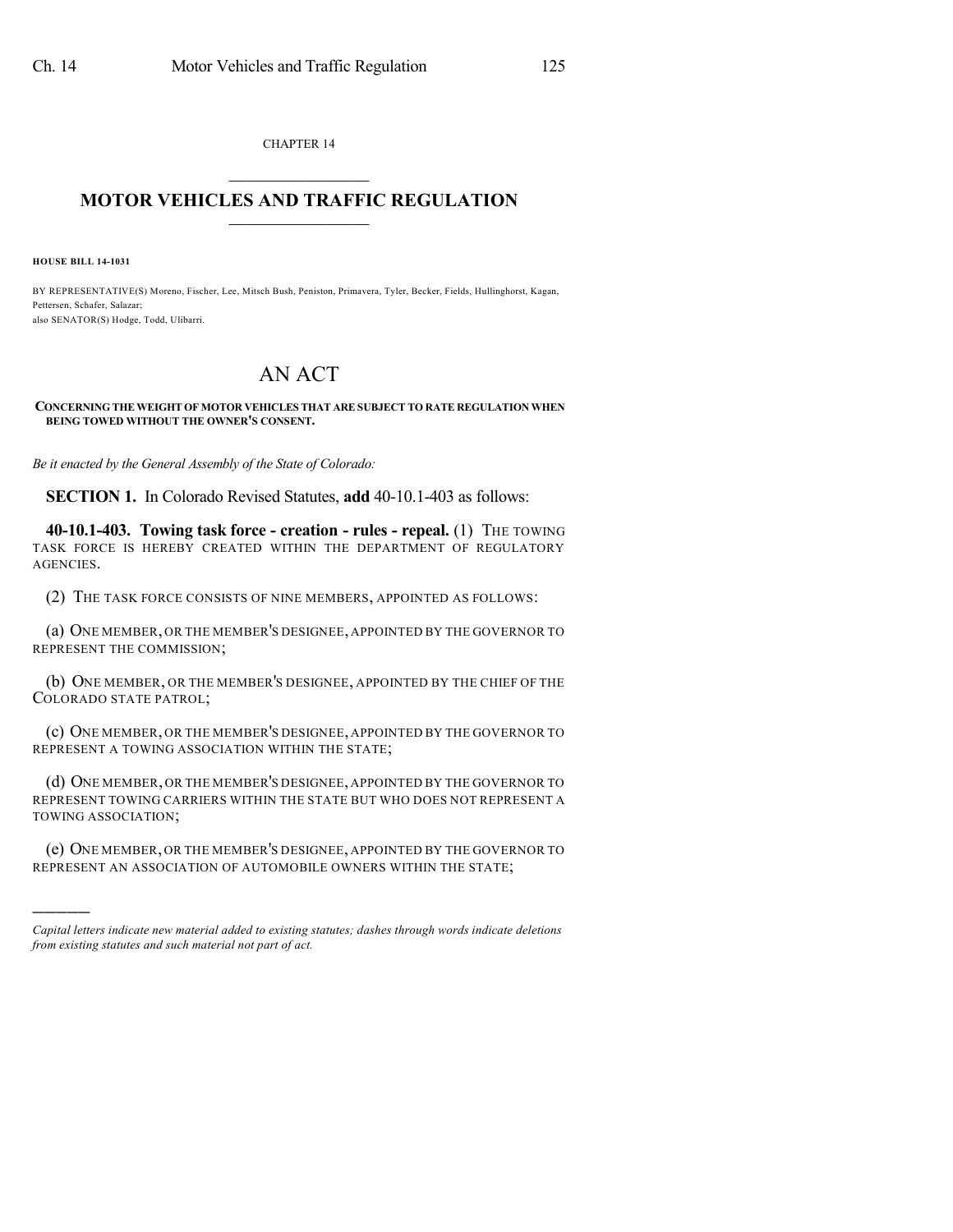(f) ONEMEMBER WHO INSURES TOWING OPERATIONS,OR THE MEMBER'S DESIGNEE, APPOINTED BY THE GOVERNOR TO REPRESENT INSURANCE COMPANIES WITHIN THE STATE;

(g) ONE MEMBER, OR THE MEMBER'S DESIGNEE, APPOINTED BY THE GOVERNOR TO REPRESENT AN ASSOCIATION OF MOTOR CARRIERS WITHIN COLORADO;

(h) ONE MEMBER, OR THE MEMBER'S DESIGNEE, APPOINTED BY THE GOVERNOR TO REPRESENT LOCAL LAW ENFORCEMENT AGENCIES; AND

(i) ONE MEMBER WHO OWNS PRIVATE PROPERTY AND CONTRACTS FOR TOWING SERVICES, OR THE MEMBER'S DESIGNEE, APPOINTED BY THE GOVERNOR TO REPRESENT CONSUMERS OF TOWING SERVICES.

(3) (a) THE MEMBERS OF THE TASK FORCE SERVE FOUR-YEAR TERMS; EXCEPT THAT THE MEMBERS APPOINTED UNDER PARAGRAPHS  $(a)$  TO  $(d)$  OF SUBSECTION  $(2)$ OF THIS SECTION SERVE INITIAL TERMS OF TWO YEARS.

(b) THE MEMBERS SHALL ELECT A CHAIR FROM AMONG THEIR MEMBERSHIP. THE CHAIR SHALL SET THE TIMES AND FREQUENCY OF THE TASK FORCE'S MEETINGS.

(4) (a) WHEN PROMULGATING OR AMENDING RULES CONCERNING RATE REGULATION OF TOW CARRIERS, THE COMMISSION SHALL CONSULT WITH THE TASK FORCE.

(b) AT THE DISCRETION OF THE COMMISSION, THE STAFF OF THE COMMISSION SHALL CONSULT WITH THE TASK FORCE CONCERNING INVESTIGATIONS OF OVERCHARGES MADE BY TOWING CARRIERS IN VIOLATION OF THIS TITLE.

(c) THE COMMISSION NEED NOT ACCEPT THE RECOMMENDATIONS OF THE TASK FORCE.

(5) THE TASK FORCE HAS THE FOLLOWING DUTIES AND POWERS:

(a) TO MAKE COMPREHENSIVE RECOMMENDATIONS TO THE COMMISSION ABOUT THE MAXIMUM RATES THAT MAY BE CHARGED FOR THE RECOVERY, TOWING, AND STORAGE OF A VEHICLE THAT HAS BEEN TOWED WITHOUT THE OWNER'S CONSENT. THE TASK FORCE SHALL MAKE ITS FIRST COMPREHENSIVE RECOMMENDATIONS TO THE COMMISSION ABOUT THE MAXIMUM RATES BY SEPTEMBER 1, 2015.

(b) TO ADVISE THE COMMISSION OR THE STAFF OF THE COMMISSION CONCERNING INVESTIGATIONS OF OVERCHARGES MADE BY TOWING CARRIERS IN VIOLATION OF THIS TITLE.

(6) THIS SECTION IS REPEALED, EFFECTIVE SEPTEMBER 1, 2024. PRIOR TO THE REPEAL, THE DEPARTMENT OF REGULATORY AGENCIES SHALL REVIEW THE TASK FORCE IN ACCORDANCE WITH SECTION 2-3-1203, C.R.S.

**SECTION 2.** In Colorado Revised Statutes, 42-4-1809, **amend** (2) introductory portion and (2) (a) as follows: